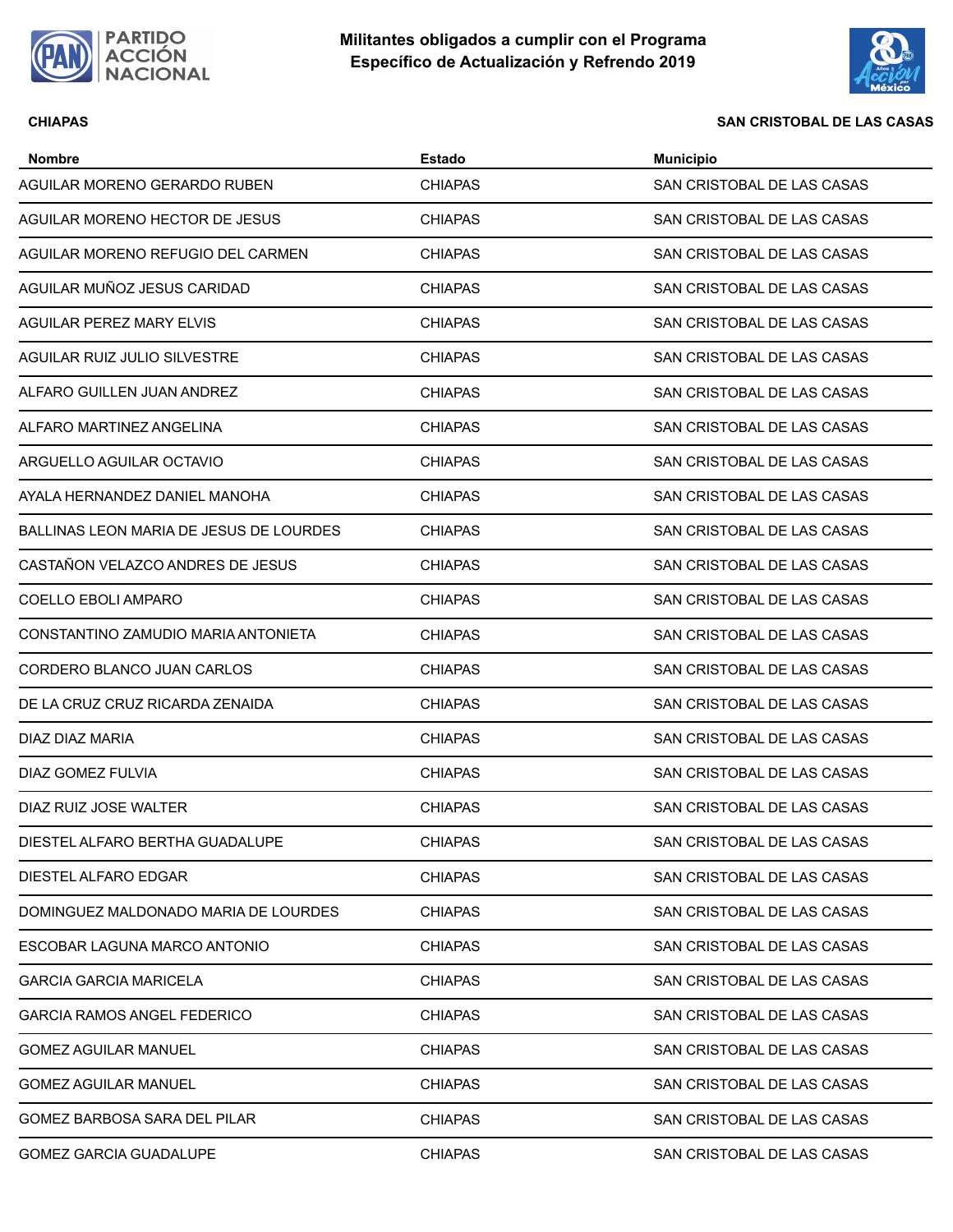



### **CHIAPAS SAN CRISTOBAL DE LAS CASAS**

| <b>Nombre</b>                      | Estado         | <b>Municipio</b>           |
|------------------------------------|----------------|----------------------------|
| <b>GOMEZ GOMEZ ORALIA</b>          | <b>CHIAPAS</b> | SAN CRISTOBAL DE LAS CASAS |
| <b>GOMEZ HERNANDEZ ANA</b>         | CHIAPAS        | SAN CRISTOBAL DE LAS CASAS |
| <b>GOMEZ LOPEZ HORTENSIA</b>       | CHIAPAS        | SAN CRISTOBAL DE LAS CASAS |
| <b>GOMEZ ROMAN MARICELA</b>        | CHIAPAS        | SAN CRISTOBAL DE LAS CASAS |
| GOMEZ RUIZ LAURA MARLENE           | <b>CHIAPAS</b> | SAN CRISTOBAL DE LAS CASAS |
| <b>GOMEZ SANTIS GUADALUPE</b>      | <b>CHIAPAS</b> | SAN CRISTOBAL DE LAS CASAS |
| <b>GOMEZ SANTIZ ELIAS</b>          | CHIAPAS        | SAN CRISTOBAL DE LAS CASAS |
| GONZALEZ BAUTISTA MARIA NATIVIDAD  | CHIAPAS        | SAN CRISTOBAL DE LAS CASAS |
| <b>GUERRERO RANGEL MARIA ELENA</b> | CHIAPAS        | SAN CRISTOBAL DE LAS CASAS |
| <b>GUERRERO RANGEL MARIA ELENA</b> | CHIAPAS        | SAN CRISTOBAL DE LAS CASAS |
| GUILLEN REYES LUIS RAYMUNDO        | <b>CHIAPAS</b> | SAN CRISTOBAL DE LAS CASAS |
| GUTIERREZ LOPEZ RUMALDO ALVARO     | <b>CHIAPAS</b> | SAN CRISTOBAL DE LAS CASAS |
| HERNANDEZ GOMEZ CANDELARIA         | <b>CHIAPAS</b> | SAN CRISTOBAL DE LAS CASAS |
| HERNANDEZ GOMEZ PATRICIA           | CHIAPAS        | SAN CRISTOBAL DE LAS CASAS |
| HERNANDEZ NAVARRO HILDA ROCIO      | CHIAPAS        | SAN CRISTOBAL DE LAS CASAS |
| <b>HERNANDEZ SANCHEZ PATRICIA</b>  | <b>CHIAPAS</b> | SAN CRISTOBAL DE LAS CASAS |
| HERNANDEZ VAZQUEZ ANSELMO          | CHIAPAS        | SAN CRISTOBAL DE LAS CASAS |
| HERNANDEZ VAZQUEZ LEONARDO VICTOR  | <b>CHIAPAS</b> | SAN CRISTOBAL DE LAS CASAS |
| HONDA VERDEJA LUIS FELIPE          | <b>CHIAPAS</b> | SAN CRISTOBAL DE LAS CASAS |
| JIMENEZ GUTIERREZ VICTOR HUGO      | <b>CHIAPAS</b> | SAN CRISTOBAL DE LAS CASAS |
| JIMENO BARRIOS SAIDA ALICIA        | CHIAPAS        | SAN CRISTOBAL DE LAS CASAS |
| LIEVANO HERNANDEZ VIANEY JESUS     | CHIAPAS        | SAN CRISTOBAL DE LAS CASAS |
| LOPEZ GOMEZ ELVIRA                 | CHIAPAS        | SAN CRISTOBAL DE LAS CASAS |
| MARTINEZ CORDERO JORGE MANUEL      | <b>CHIAPAS</b> | SAN CRISTOBAL DE LAS CASAS |
| MARTINEZ RAMIREZ JUAN              | <b>CHIAPAS</b> | SAN CRISTOBAL DE LAS CASAS |
| MARTINEZ VAZQUEZ CANDELARIA        | <b>CHIAPAS</b> | SAN CRISTOBAL DE LAS CASAS |
| MARTINEZ VAZQUEZ CANDELARIA        | CHIAPAS        | SAN CRISTOBAL DE LAS CASAS |
| MENDEZ MENDEZ FELICIANA            | CHIAPAS        | SAN CRISTOBAL DE LAS CASAS |
| MOLINA ESTRADA MAGDALENA ISABEL    | <b>CHIAPAS</b> | SAN CRISTOBAL DE LAS CASAS |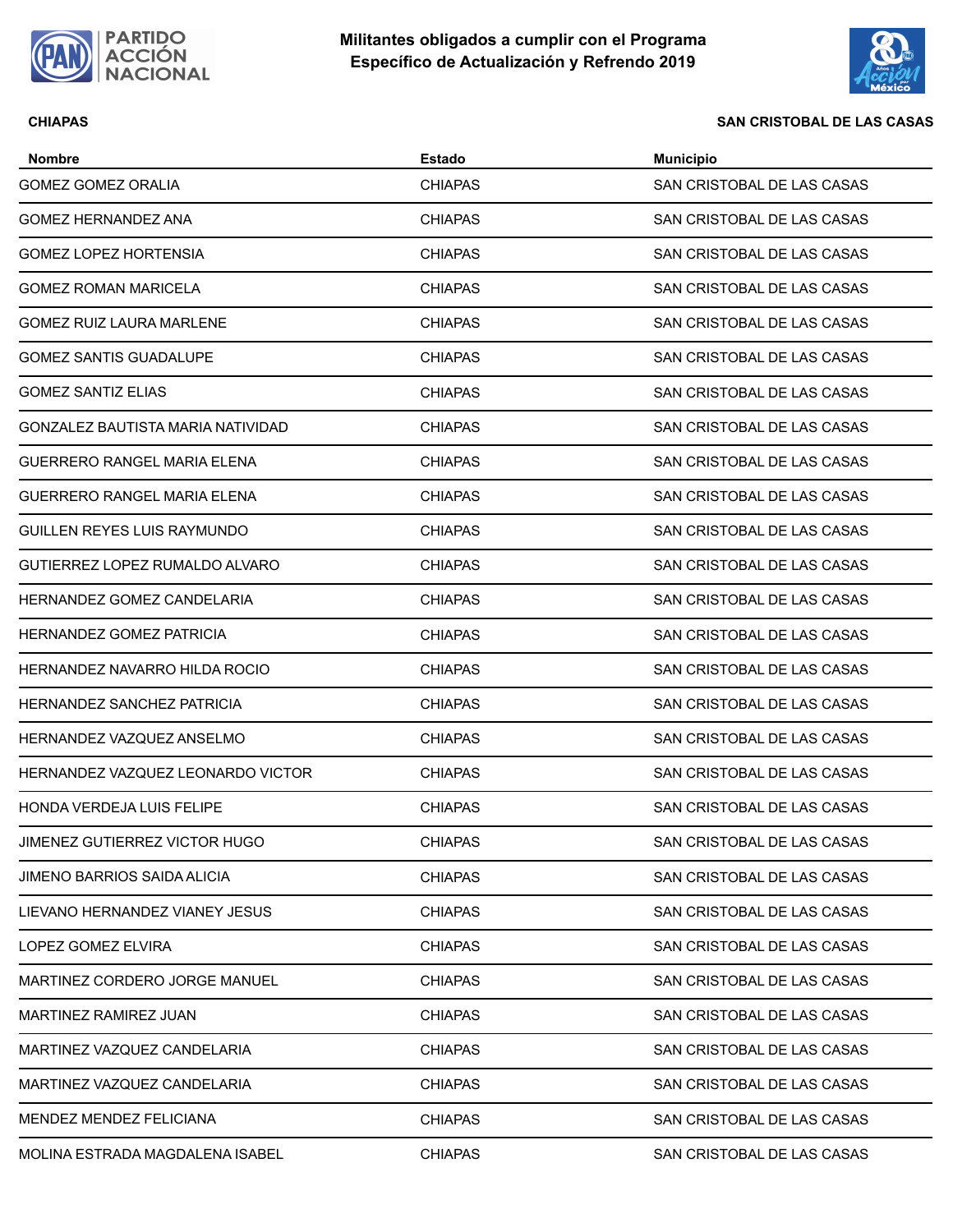



### **CHIAPAS SAN CRISTOBAL DE LAS CASAS**

| <b>Nombre</b>                      | <b>Estado</b>  | <b>Municipio</b>           |
|------------------------------------|----------------|----------------------------|
| MONJARAS MENDEZ CANDELARIA         | <b>CHIAPAS</b> | SAN CRISTOBAL DE LAS CASAS |
| MORENO GUZMAN SARA                 | <b>CHIAPAS</b> | SAN CRISTOBAL DE LAS CASAS |
| MOSCOSO VELASCO VIOLETA            | <b>CHIAPAS</b> | SAN CRISTOBAL DE LAS CASAS |
| MOSHAN ALVAREZ MARIA DE LA LUZ     | <b>CHIAPAS</b> | SAN CRISTOBAL DE LAS CASAS |
| MOSHAN HERNANDEZ PETRONA           | <b>CHIAPAS</b> | SAN CRISTOBAL DE LAS CASAS |
| NAJERA TREJO OTILIA FANNI          | <b>CHIAPAS</b> | SAN CRISTOBAL DE LAS CASAS |
| NUÑEZ PEREZ RUFINA                 | <b>CHIAPAS</b> | SAN CRISTOBAL DE LAS CASAS |
| OROSCO RASGADO MARIANO             | <b>CHIAPAS</b> | SAN CRISTOBAL DE LAS CASAS |
| OVANDO GALLEGOS ARMANDO            | <b>CHIAPAS</b> | SAN CRISTOBAL DE LAS CASAS |
| OVANDO REAZOLA JANETTE             | <b>CHIAPAS</b> | SAN CRISTOBAL DE LAS CASAS |
| OZUNA ALCAZAR MERCEDES DEL ROSARIO | <b>CHIAPAS</b> | SAN CRISTOBAL DE LAS CASAS |
| PANIAGUA SOLIS CESAR EUGENIO       | <b>CHIAPAS</b> | SAN CRISTOBAL DE LAS CASAS |
| PECH LOPEZ IRMA                    | <b>CHIAPAS</b> | SAN CRISTOBAL DE LAS CASAS |
| PEREZ AGUILAR MERCEDES CLEOTILDE   | <b>CHIAPAS</b> | SAN CRISTOBAL DE LAS CASAS |
| PEREZ DIAZ JUANA                   | <b>CHIAPAS</b> | SAN CRISTOBAL DE LAS CASAS |
| PEREZ HERNANDEZ VICENTA            | <b>CHIAPAS</b> | SAN CRISTOBAL DE LAS CASAS |
| PEREZ LOPEZ FRANCISCA              | <b>CHIAPAS</b> | SAN CRISTOBAL DE LAS CASAS |
| RAMIREZ CORONEL RAFAEL             | <b>CHIAPAS</b> | SAN CRISTOBAL DE LAS CASAS |
| RAMIREZ ZUÑIGA MARIA ODILIA        | <b>CHIAPAS</b> | SAN CRISTOBAL DE LAS CASAS |
| RAMOS MORENO SALOMON LUIS HUMBERTO | <b>CHIAPAS</b> | SAN CRISTOBAL DE LAS CASAS |
| RIVAS BASTIDAS ISRAEL              | <b>CHIAPAS</b> | SAN CRISTOBAL DE LAS CASAS |
| RODAS MARTINEZ GABRIELA CONSUELO   | <b>CHIAPAS</b> | SAN CRISTOBAL DE LAS CASAS |
| RODAS MARTINEZ MARINA GUADALUPE    | <b>CHIAPAS</b> | SAN CRISTOBAL DE LAS CASAS |
| ROMAN CARPIO DELIA AMBROCIA        | <b>CHIAPAS</b> | SAN CRISTOBAL DE LAS CASAS |
| RUIZ CRUZ DORA DEL CARMEN          | <b>CHIAPAS</b> | SAN CRISTOBAL DE LAS CASAS |
| RUIZ JIMENEZ PETRA                 | <b>CHIAPAS</b> | SAN CRISTOBAL DE LAS CASAS |
| RUIZ JIMENEZ PETRA                 | <b>CHIAPAS</b> | SAN CRISTOBAL DE LAS CASAS |
| SAN ROMAN HERNANDEZ CAMERINO       | <b>CHIAPAS</b> | SAN CRISTOBAL DE LAS CASAS |
| SAN ROMAN MOSCOSO MARIA GUADALUPE  | <b>CHIAPAS</b> | SAN CRISTOBAL DE LAS CASAS |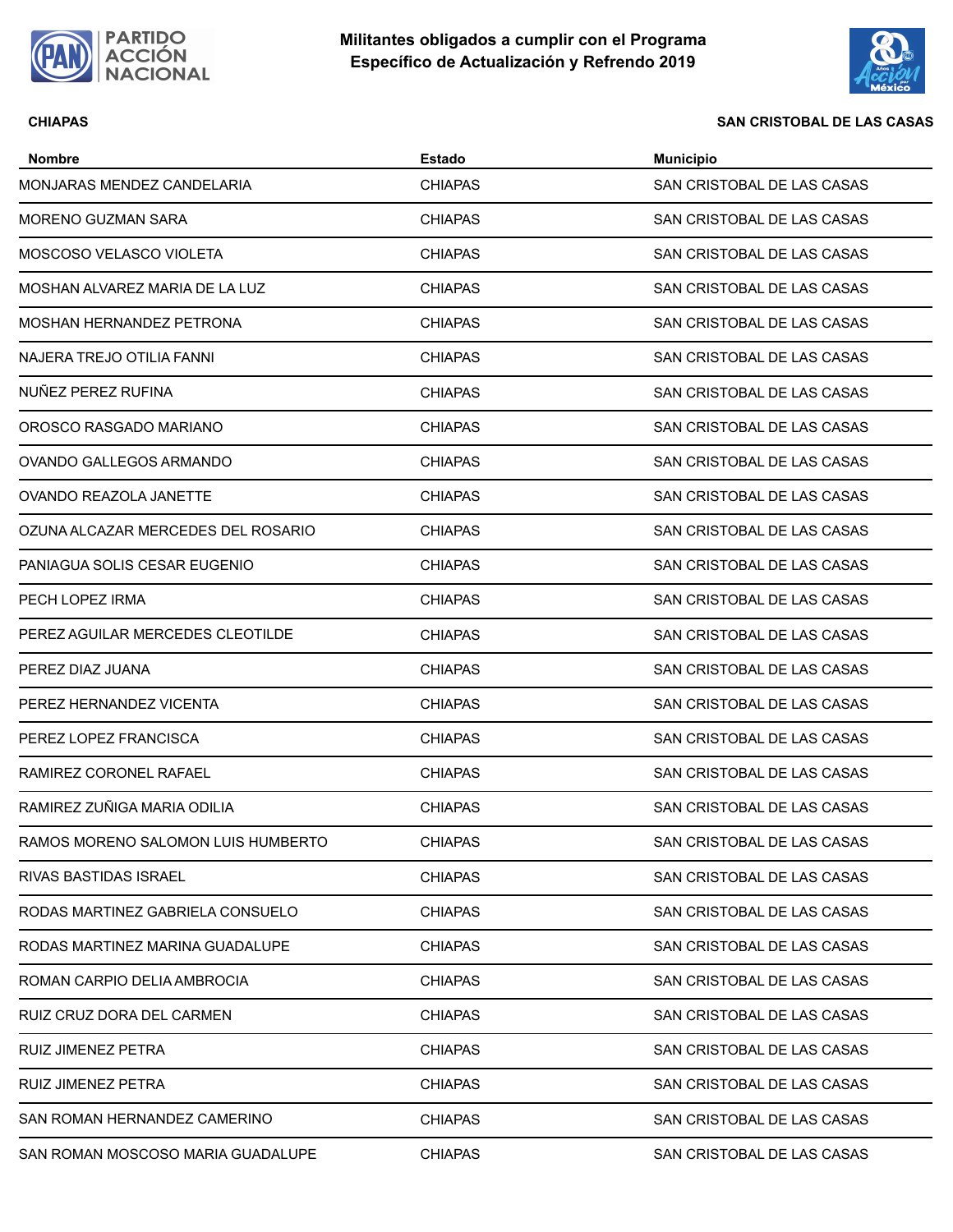



### **CHIAPAS SAN CRISTOBAL DE LAS CASAS**

| <b>Nombre</b>                          | Estado         | <b>Municipio</b>              |
|----------------------------------------|----------------|-------------------------------|
| SANCHEZ ALEGRIA RAMONA MAGDALENA       | <b>CHIAPAS</b> | SAN CRISTOBAL DE LAS CASAS    |
| SANCHEZ GUERRERO MARLENE               | <b>CHIAPAS</b> | SAN CRISTOBAL DE LAS CASAS    |
| SANCHEZ HERNANDEZ ESPERANZA            | <b>CHIAPAS</b> | SAN CRISTOBAL DE LAS CASAS    |
| SOLIS MORENO MARIA DE LA LUZ           | <b>CHIAPAS</b> | SAN CRISTOBAL DE LAS CASAS    |
| TON GOMEZ ANGELINA                     | <b>CHIAPAS</b> | SAN CRISTOBAL DE LAS CASAS    |
| <b>TREJO TRUJILLO GRACIELA</b>         | <b>CHIAPAS</b> | SAN CRISTOBAL DE LAS CASAS    |
| VASQUEZ ALVAREZ MICAELA                | <b>CHIAPAS</b> | SAN CRISTOBAL DE LAS CASAS    |
| VAZQUEZ GONZALEZ MARIA                 | <b>CHIAPAS</b> | SAN CRISTOBAL DE LAS CASAS    |
| VAZQUEZ RODAS LUIS FERNANDO            | <b>CHIAPAS</b> | SAN CRISTOBAL DE LAS CASAS    |
| <b>VELASCO GONZALEZ MOISES EDUARDO</b> | <b>CHIAPAS</b> | SAN CRISTOBAL DE LAS CASAS    |
| VERDEJA ARA EVENCIO                    | <b>CHIAPAS</b> | SAN CRISTOBAL DE LAS CASAS    |
| <b>VERDEJA ARA EVENCIO</b>             | <b>CHIAPAS</b> | SAN CRISTOBAL DE LAS CASAS    |
| VERDEJA SANTIAGO MADELY REYNA          | <b>CHIAPAS</b> | SAN CRISTOBAL DE LAS CASAS    |
|                                        |                | 7.101110070011071000100000101 |

**Total SAN CRISTOBAL DE LAS CASAS:100**